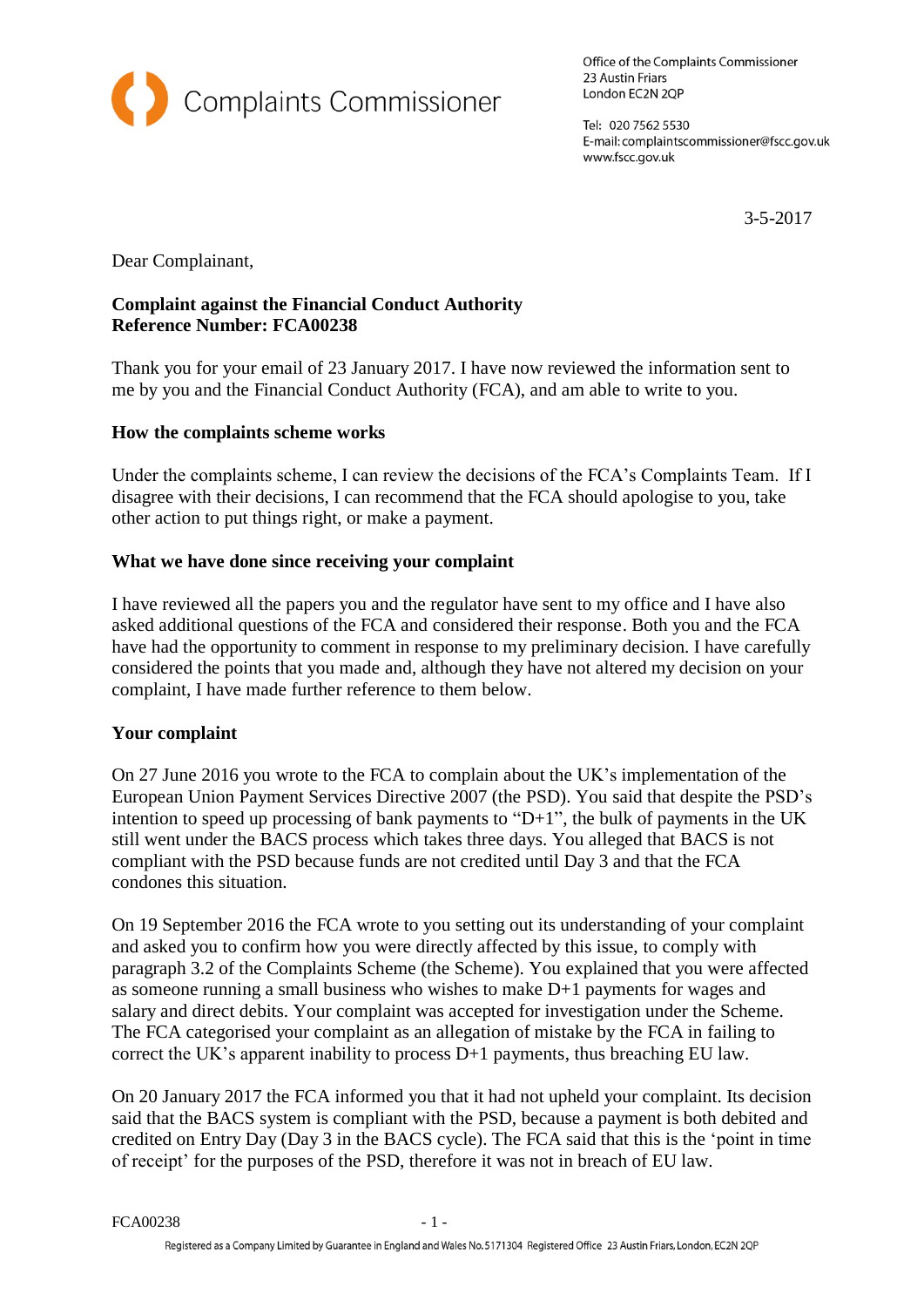You are dissatisfied with this response and have asked me to investigate. You have asked me to look at the following matters in particular:

- (a) There is no D+1 option for direct debits in the UK (and there never has been), despite direct debits being explicitly included under the D+1 rule in the PSD.
- (b) There is no D+1 option for UK employers to allow them to pay their staff the next day, due to the vital importance of the BACS RTI hash code, which provides essential benefits to employers and their employees – benefits which are not available if an alternative method of payment such as Faster Payments is used.
- (c) The meaning of "point in time of receipt", which you argue "*has nothing to do with funds, when funds are debited, or credited, whether funds are earmarked as part of the process, or whether funds credit and debit simultaneously – it has nothing to do with funds at all. Instead, as very simply and clearly stated in the PSD, it is entirely to do with when the payment service user submits his payment instruction to his bank*".

In support of your complaint, you have supplied me with an email from BACS, which says:

*There is no means to pay D+1 via the BACS Service, if you wish to do this, it's advised you find alternative methods to make the payments, you can discuss this with you bank to find the right method that suits you and your business. If you are concerned about HMRC penalties, my advice is to contact them directly to discuss further in depth. To be clear, with regard to your question on the PSD or, more importantly in the UK, the Payment Services Regulations, we can confirm that BACS is fully compliant with the requirements.*

You have subsequently sent in further representations giving examples from social media of consumers who are apparently unaware of their right to D+1 by default.

## **My position**

Having reviewed the correspondence, I am not satisfied that the FCA's Stage 1 response to your complaint is sufficiently clear. At the very least you have received conflicting information in that BACS has told you that it does not offer a D+1 service whereas the FCA's response says that effectively it does because *"the 'point in time of receipt' is Entry Day, as is the day that the amount is credited to the payee's PSP's account".* I therefore asked the FCA further questions to clarify its position.

## *Jurisdictional matters*

As a preliminary point, the FCA now says that it considers that your complaint is outside the scope of the Scheme. It says that its Approach Document, which sets out its position on the PSD, is guidance given under regulation 93 of the Payment Services Regulations (PSR). Under article 2(b) of the Financial Services Act 2012 (Relevant Functions in Relation to Complaints Scheme) Order 2014, giving such guidance is not a relevant function for the purposes of the Scheme.

Under paragraph 3.4 (c) of the Scheme, complaints are excluded if they relate to the performance of the regulators' legislative functions as defined in the 2012 Act. I am satisfied that the Approach Document is guidance relating to legislative function and that the FCA could have chosen to exclude your complaint on this basis. I have considered whether I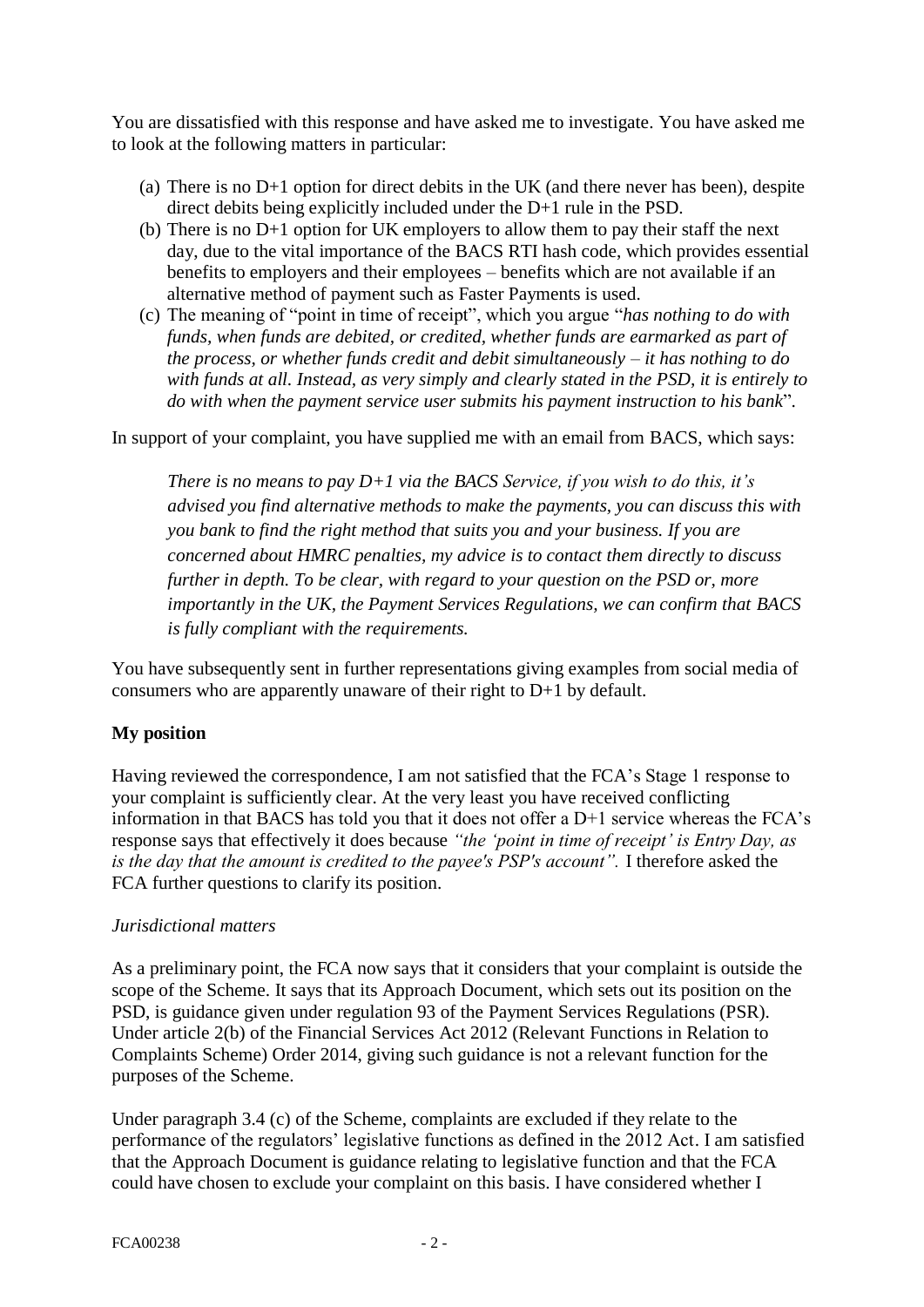should therefore decline to investigate your concerns. However, since the FCA chose to respond to your concerns (and, in my view, gave you an inadequate response) I consider it fair to give you a full response to your complaint.

#### *Substantive Complaint*

In response to my request for further clarification of its position on BACS and the PSD, the FCA has responded as follows:

*Article 69 of the PSD sets out the rule that payments have to be credited to the payee's payment service provider's account by close of business on the business day following the day when the payment order was received or deemed to have been received. This is sometimes referred to as the D+1 requirement. Article 64 is linked to this as it permits contractual agreements to make future dated payments – for future payments the date of receipt of the payment order for the purposes of Article 69 is deemed to be the future date agreed. The Faster Payments System (FPS) was introduced in May 2008 – this enables payments to be made within the prescribed execution times and covers the vast majority of payments. (CHAPS also does so but a charge is involved.) The use of BACS is considered compliant on the basis that it is used for future dated payments: there needs to be contractual agreement of the payer and there must be no earmarking of the funds until payment date. The FCA's Guidance has flagged this.*

*The FCA's position on this matter is as set out in paragraphs 8.127 to 8.130 of its Approach Document - https://www.fca.org.uk/publication/archive/payment-servicesapproach.pdf. In particular, paragraphs 8.129b and 8.130 are relevant. The key point is that the FCA consider the execution of a BACS payment may in certain circumstances (where there is customer agreement and subject to its position on 'earmarking') be classed as a 'future dated payment', and so comply with the prescribed maximum execution times. The FCA recognise, however, that there may be exceptional circumstances where it is not possible for certain payments to be made in the specified time limit, and that firms may feel it necessary to refuse the payment order in these circumstances. An explanation of the time limits for payment transactions is set out in paragraphs 8.144 to 8.151 of the Approach Document.*

For ease, I have added the full text of those paragraphs as an annex to this decision.

The FCA therefore considers firms' use of BACS to be compliant with the PSD in the circumstances set out in its Approach Document. The FCA has expressed its regret that this position was not fully reflected in its response letter to you. Where firms continue to use BACS, the FCA expects firms to clearly explain the position to their customers. As set out above, these payments would be classed as 'future dated payments' and the provisions of Article 64(2) of the PSD regarding customer agreement will apply. Firms should also take note of paragraph 8.127 of the Approach Document in respect of 'earmarking'. The FCA would be interested from a supervisory point of view if firms are not complying with these requirements.

I am grateful for this clarification of the FCA's position and I hope you will find it helpful, although I appreciate that from your perspective it leaves the substantive issue unresolved. I understand that you wish to make batch payments or arrange direct debits that are not future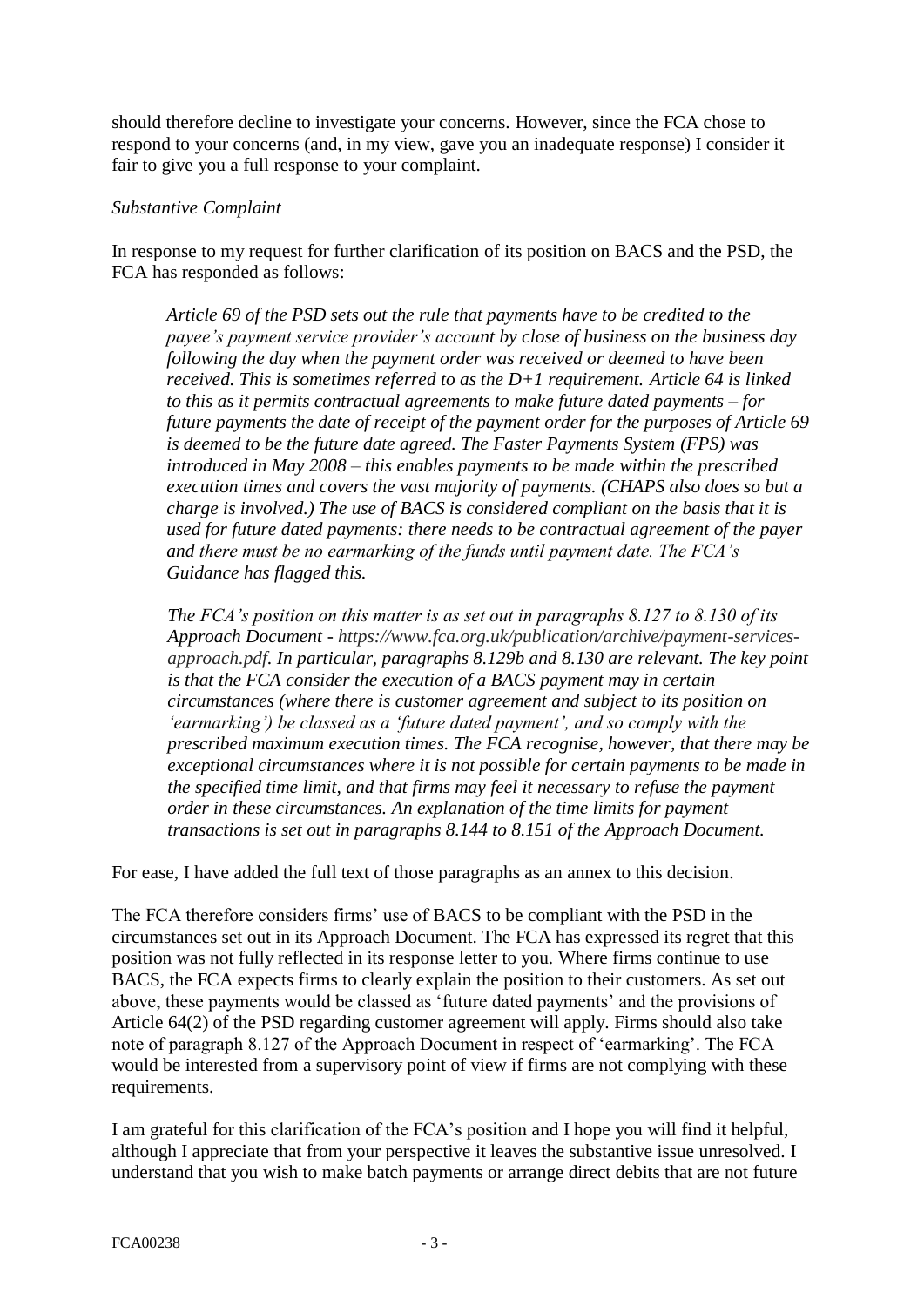dated and that neither CHAPS nor FPS offer this so that currently there is no alternative product and/or the alternatives are less convenient.

In response to my preliminary decision you have made several further points in support of your complaint. In summary, you say that:

- the FCA's Approach Document, which appears to supersede the PSD or the PSR, takes a different view of 'point in time of receipt' from either and is focussed on firms as payment services providers not on consumers or payment services users;
- $\bullet$  the key point about Article 64(2) of the PSD is that it allows for forward-dating by exception and agreement but this does not explain or address why BACS payments are minimum  $D+2$  when the rule is maximum  $D+1$ ;
- as a result your original complaint still stands.

My understanding is that the FCA's Approach Document does not override the PSD but is commentary to show the FCA's supervisory approach. It is the PSR that implements the PSD into UK legislation and is the primary source of the rules and sets out the exceptions.

I do not find the FCA's position on this matter to be beyond doubt, and I have sympathy with your view that the current arrangements do not deliver all the benefits which the PSD appears to have envisaged. I also accept that it is arguable whether BACS payments are compliant with the PSD; however, that is not an argument I can settle. Ultimately, this is a matter of legal interpretation that would have to be resolved through the courts. This would involve detailed arguments about how EU law is incorporated into UK systems and it is not a matter that can be resolved under the Scheme.

Having said this, I have found the FCA's initial complaint response to you to be confusing, inadequate and inaccurate. I **recommend** that the FCA should offer you an apology for this and offer to pay you £100 for your time and trouble in pursuing this complaint to my Office.

#### *Delay*

As noted above, you first complained to the FCA in June 2016 but your complaint was not formally responded to until September. You contacted my office in October because you were concerned about the FCA's lack of substantive progress in responding to your concerns. We intervened to monitor the situation and advised you to wait for the outcome of the FCA's investigation. At your request we chased the FCA again in December 2016 and January 2017 and the complaint response was sent to you on 20 January.

I note that the FCA's complaint response to you apologises for the length of time taken to complete its investigation into your complaint. I have considered whether that is an acceptable response to its delays or whether it would be appropriate for me to recommend that a small payment is made to you. Overall, I have concluded that this would be appropriate, since in my view there was minor maladministration in handling your complaint at the outset, particularly between June and September 2016. It seems that there was some initial discussion about whether your complaint fell under the remit of the FCA or the Payment Services Regulator; however, that does not excuse the FCA's failure to keep you informed and updated, leaving you to chase progress. I **recommend** that the FCA offers to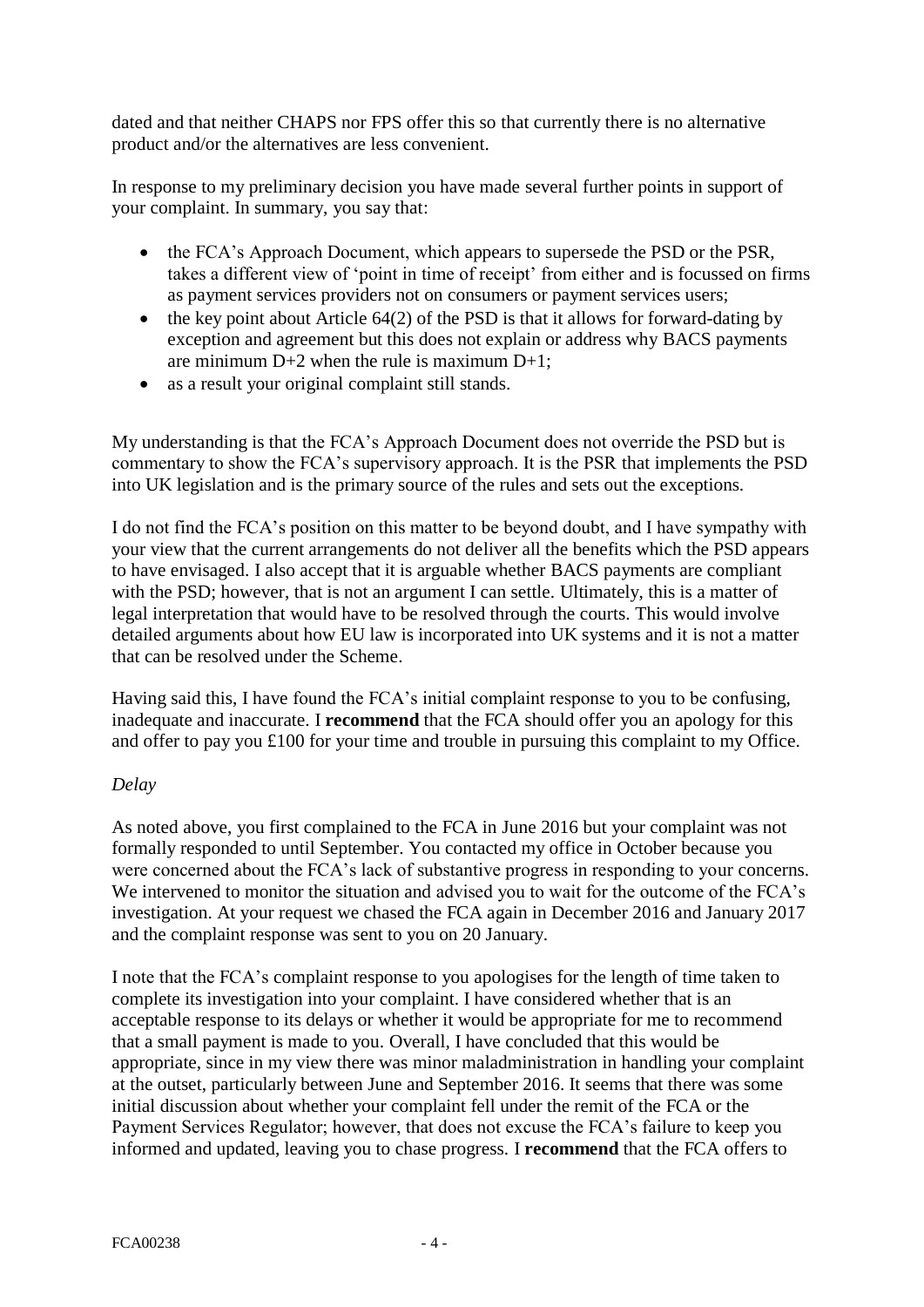pay you the sum of £50 in recognition of the distress and inconvenience that has been caused to you by its delays in handling your complaint.

## **Conclusion**

In conclusion, for the reasons set out above, I have partly upheld your complaint. I recommend that:

• The FCA offers to pay you the sum of  $\pounds 100$  for your time and trouble in pursuing your complaint to my Office and £50 for distress and inconvenience caused to you by its complaints handling delays, a total of £150.

Yours sincerely

MatyTonl.

Antony Townsend Complaints Commissioner

Attachment follows – Relevant Extracts from the FCA's Approach Document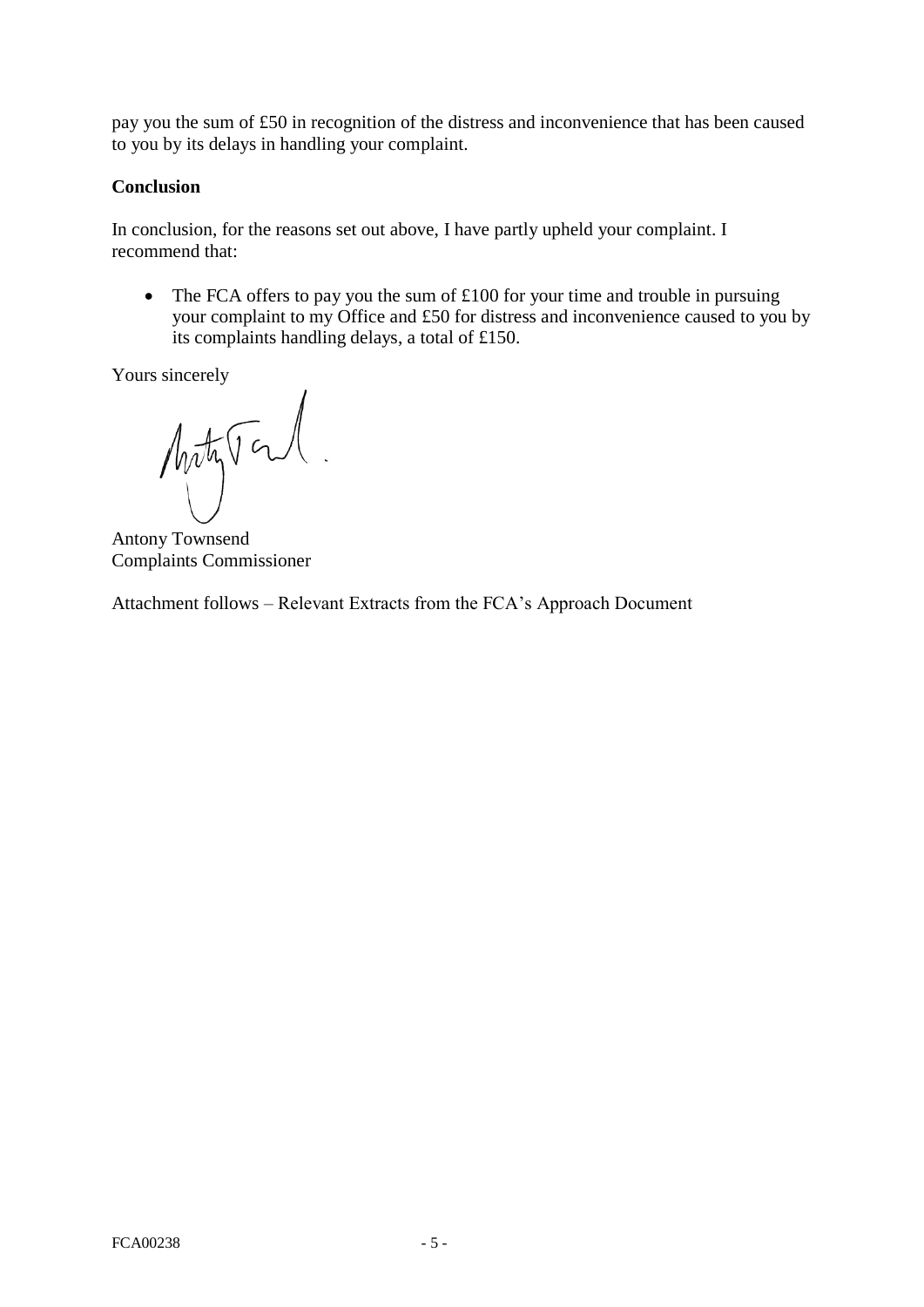#### RELEVANT EXTRACTS from FCA's Approach Document

8.127 The aim of the PSD provisions in respect of execution times is to mandate and harmonise the speeding up of payments, so the maximum time taken when neither the payer nor the payee has access to the funds should be one business day. This means, in our view, that in general where 'earmarking' of funds takes place, so that the funds remain in the customer's account for value-dating purposes but are unavailable to the customer to spend, the point in time of receipt for the purposes of calculating the execution time must be the point at which the funds become unavailable to the customer. For future dated payments such as standing orders and direct debits the point in time of receipt will be the date agreed for the payment.

8.128 In our view, an exception to this can be made where a promise or guarantee of payment has been given by the payer's payment service provider to the payee, such as in a preauthorised card transaction. In such cases it may be acceptable, on the basis of recital 37 to the Payment Services Directive, for the funds to be earmarked pending receipt of the actual payment order and it is reasonable for the payer to assume that the funds have been debited from their account at the point of authorisation of the payment. However, without such a promise or guarantee to the payee, for example in the case of a direct debit or standing order, we can see no justification for earmarking such funds and it is reasonable for the payer to assume they have access to their funds until the date they instructed the direct debit or standing order to be actioned (for example, the first of the month). Similarly, if when sending a BACS credit the bank earmarked the funds in the payer's account on the day the file was submitted but delayed the debit until the business day before the funds are credited to the payee's payment service provider's account, the execution time would be longer than 'next day' and therefore in breach of the requirements of regulation 70(1).

8.129 Where the payee's payment service provider is not reachable by a payment system which enables payments to be made within the prescribed maximum execution times (such as Faster Payments), the firm will need to make alternative arrangements, and clearly explain the position to their customers. Possible options include:

a. making the payment through an alternative payment system (e.g. CHAPS) if available. This must be with the agreement of the customer, who must be advised of (and agree to) any additional charges involved; or

b. continuing to use BACS, but delaying the debit to the customer's account until, at the earliest, the business day before the BACS settlement day. This would be classed as a 'future dated payment' and the provisions of regulation 65(4) regarding customer agreement will apply. Firms should also take note of paragraph 8.127 in respect of 'earmarking'.

8.130 In exceptional circumstances where, in spite of all efforts, it is not possible for the firm to make the payment within the specified time limit, firms may feel it necessary to refuse the payment order concerned. The requirements of regulation 66 (as set out below) would need to be met in this regard, and where a firm believes that such refusals may be necessary it will need to consider whether its framework contracts will need to be amended to allow refusal on these grounds. Such amendments, will, of course, require 2 months' notice to be provided. We would not expect that any such refusal, or notification of a refusal on these grounds, would attract a charge.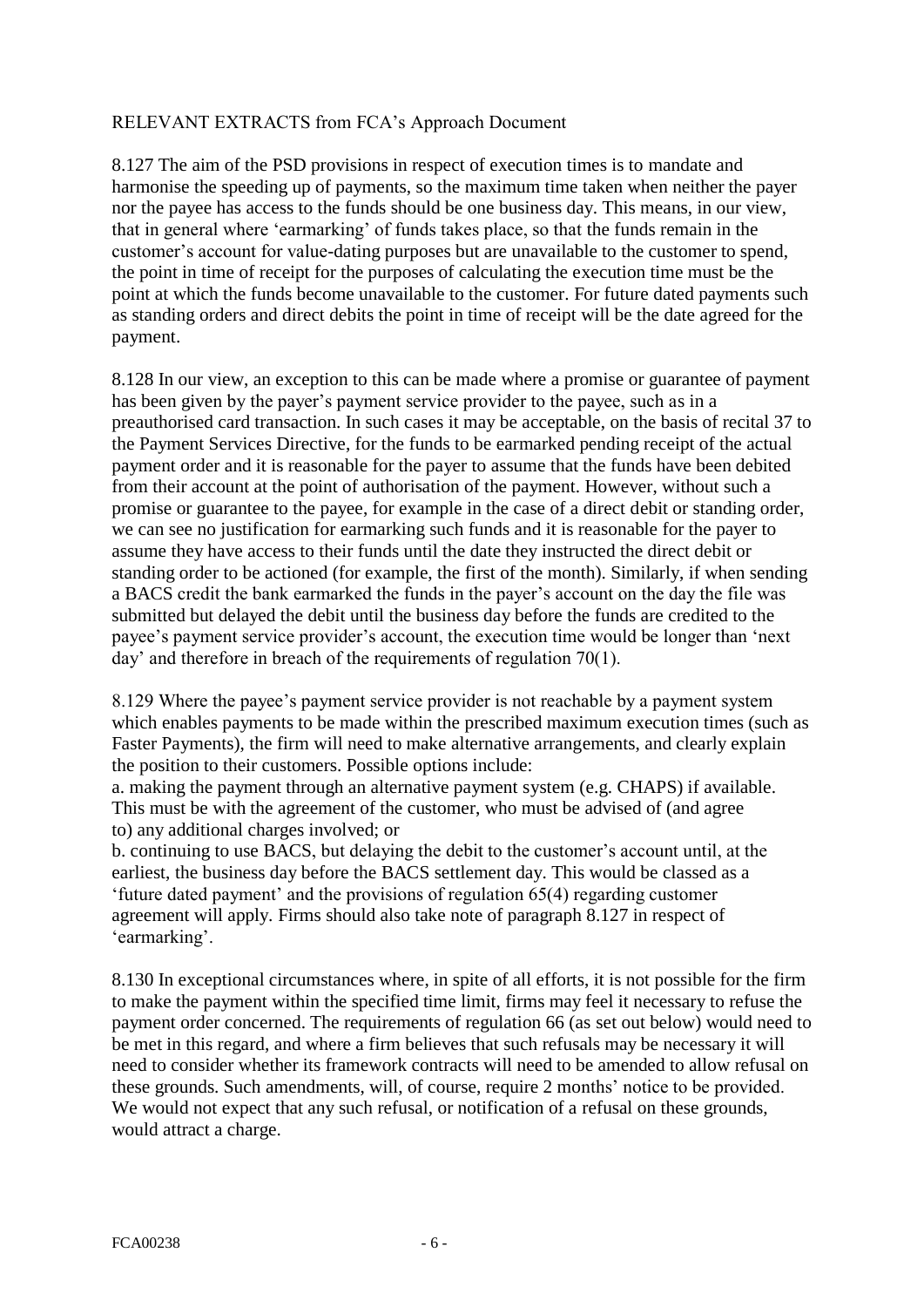8.144 The default rule is that payments have to be credited to the payee's payment service provider's account (that is the payee's PSP's account with its own bank or settlement service provider) by close of business on the business day following the day when the payment order was received (or was deemed to have been received – see above under 'Receipt of payment orders'). 84 Financial Conduct Authority The FCA's role under the Payment Services Regulations 2009 June 2013

8.145 An extra day may be added to the above period when the payment order is initiated in paper, rather than electronic form.

8.146 For payment transactions in the currency of an EEA State where: • both the payer and the payee are within the EEA; and • the payment transaction is not a UK national sterling transaction; and • the payment transaction is not in euro, the maximum period that may be agreed between the payer's payment service provider and its customer is the end of the fourth business day following the day on which the payment order was received.

8.147 For merchant acquiring transactions we have included diagrams and an explanatory note setting out one model of how the time limit provisions might work for a four-party card scheme in Annex 5. While this model was discussed with the industry when the PSRs were implemented, it is recognised that an alternative model has since been put forward, and that the payment service providers involved intend to discuss this model with the European Commission in relation to how the Directive requirements for merchant acquiring apply. We also understand that the process within three-party card schemes may differ from the model set out in Annex 5, and we would be happy to discuss the application of the PSRs to such schemes on an individual basis.

8.148 The payee's payment service provider must value date and make available the credit to the payee's account following receipt of the funds in its own account in accordance with regulation 73. Therefore, as soon as the funds are received in the payee's payment service provider's account, it must make sure that the payee can get access to the funds and credit value date them no later than the business day on which the payment service provider's account was credited. In practice this means that payment service providers' systems must identify the funds immediately they are received in their own account with their settlement provider and credit them to the payee's account immediately. If the funds are received on a non-business day, the above requirements will apply at the start of the next business day. A diagram showing these time limits is included in Annex 6.

8.149 It is recognised that in practice some processing of the payment by the payee's payment service provider may be needed before the customer can access the funds. However, the requirement for 'immediate' availability means that the time taken for this processing must be kept to a minimum and we see no reason why, in normal circumstances, this should be longer than two hours. For the avoidance of doubt, unless the payment concerned is received out of business hours, 'immediate' can never mean the next business day. What constitute business hours will depend upon the circumstances; for example a customer with an internet based account where the customer can make payments at any time using Faster Payments, or can withdraw funds at any time using an ATM can reasonably expect his payment service provider to make the funds available to him whenever they are received, whereas a customer with an account which can only be accessed during branch opening hours would expect the funds to be available when the branch next opened.